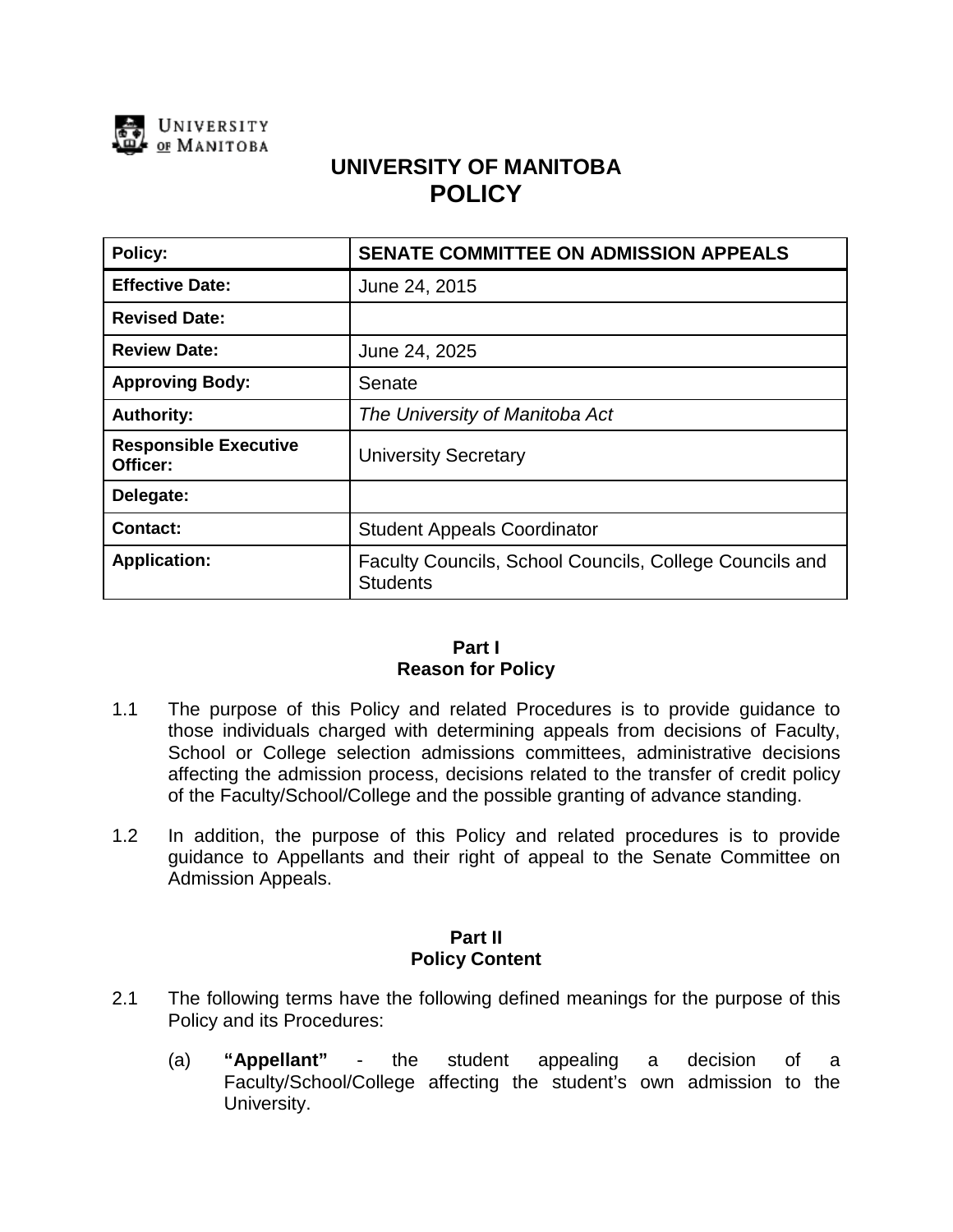- (b) **"Chair"** the Chair of the Senate Committee on Admission Appeals or the Chair of a Panel of the Senate Committee on Admission Appeals.
- (c) **"Committee"** the Senate Committee on Admission Appeals.
- (d) **"Panel"**  members of the Senate Committee on Admission Appeals convened for the purpose of:
	- (i) determining its jurisdiction;
	- (ii) determining whether there are grounds of appeal;
	- (iii) or hearing appeals.
- (e) **"Respondent"** a representative or representatives of the Faculty/School/College designated by the Dean/Director to represent the Faculty/School/College in relation to an appeal.
- (f) **"Faculty/School/College"** the Faculty Council, School Council, College Council or appeal body whose decision is being appealed.
- 2.2 For the purpose of this Policy, and related procedures:
	- (a) the Extended Education Division and/or University 1 shall be considered a Faculty/School/College;
	- (b) the Colleges/Schools within the Faculty of Health Sciences listed below shall be the lower level decision making body, and shall be considered individual Faculties:
		- (i) School of Dental Hygiene
		- (ii) College of Dentistry
		- (iii) College of Medicine
		- (iv) College of Nursing
		- (v) College of Pharmacy
		- (vi) College of Rehabilitation Sciences.

## **Committee's Duties**

- 2.3 The Committee shall:
	- (a) establish Panels to hear appeals as set out in the related Procedures;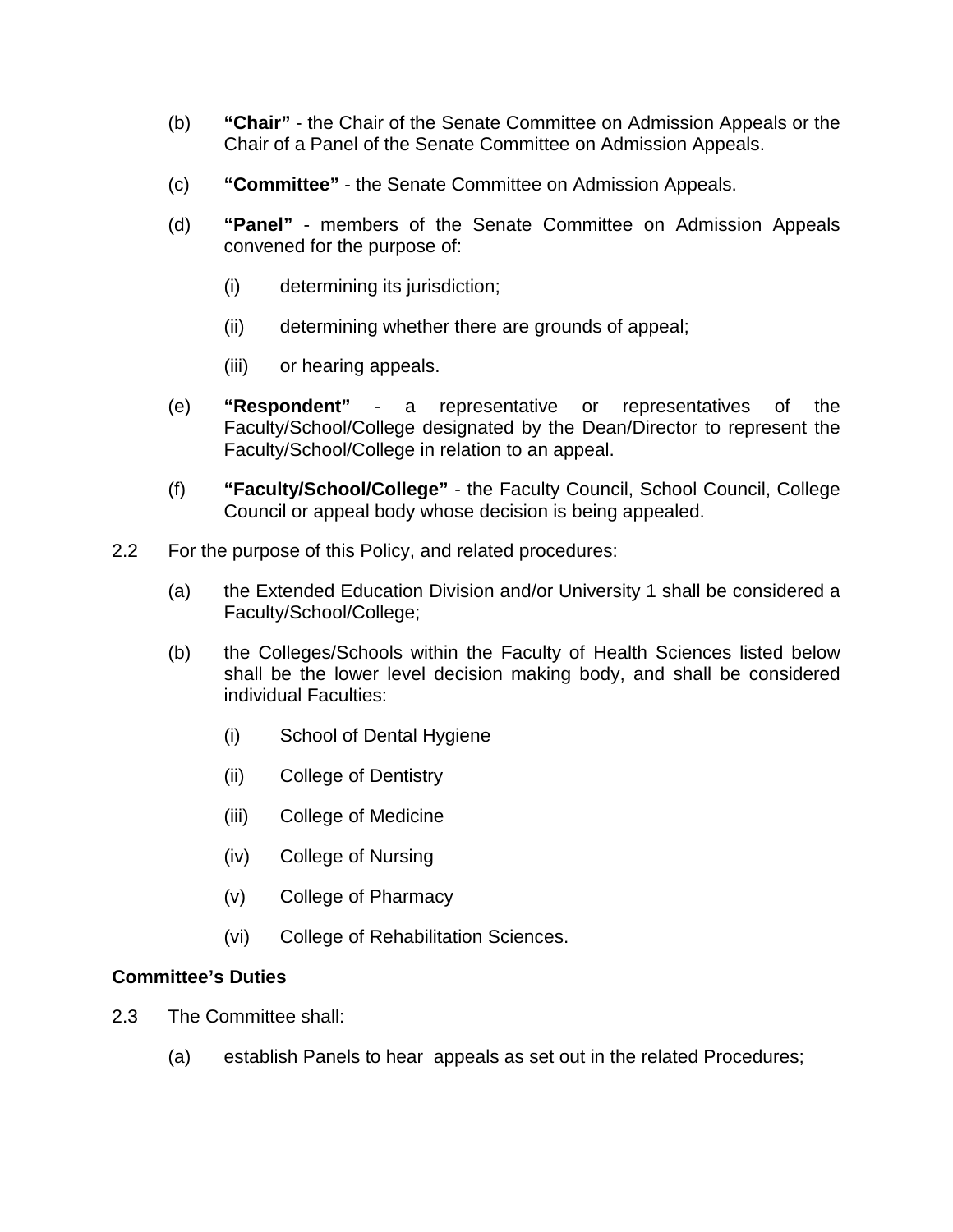- (b) determine a Chair for each Panel of the Senate Committee on Admission Appeals;
- (c) review this Policy and related Procedures periodically and, if necessary, recommend changes.

## **Jurisdiction to Hear Appeal**

- 2.4 A Panel of the Committee shall hear an appeal by an Appellant against:
	- (a) decisions of Faculty/School/College admission selection committees, and these only when the Appellant has sought reconsideration by the admission selection committee as set out in the Procedures, and
	- (b) administrative decisions which affect the admission process;
	- (c) decisions of Faculties/Schools/Colleges or Admissions Office personnel regarding eligibility requirements;
	- (d) decisions of Faculties/Colleges/Schools regarding granting of transfer of credit at the point of admission and the possible granting of advance standing.
- 2.5 In a dispute over the appropriate avenue of appeal at either the Faculty/School/College or University level, the President shall decide where jurisdiction lies.
- 2.6 To ensure that admission decisions are made by those within the University who have the academic or professional expertise in the discipline concerned, the Panel should be careful not to substitute its own academic judgment or standards for those in the discipline concerned.
- 2.7 The Committee shall form a Panel to hear an appeal from the same Appellant against the same decision only once.
- 2.8 The decision of a Panel is final and binding, without further right of appeal.

## **Committee Membership**

- 2.9 The composition of the Committee shall be:
	- (a) one member holding academic appointment in the University appointed as Chair of the Committee for a three year term by the Senate Executive Committee;
	- (b) one member holding academic appointment in the University appointed as Vice-Chair of the Committee for a three year term by the Senate Executive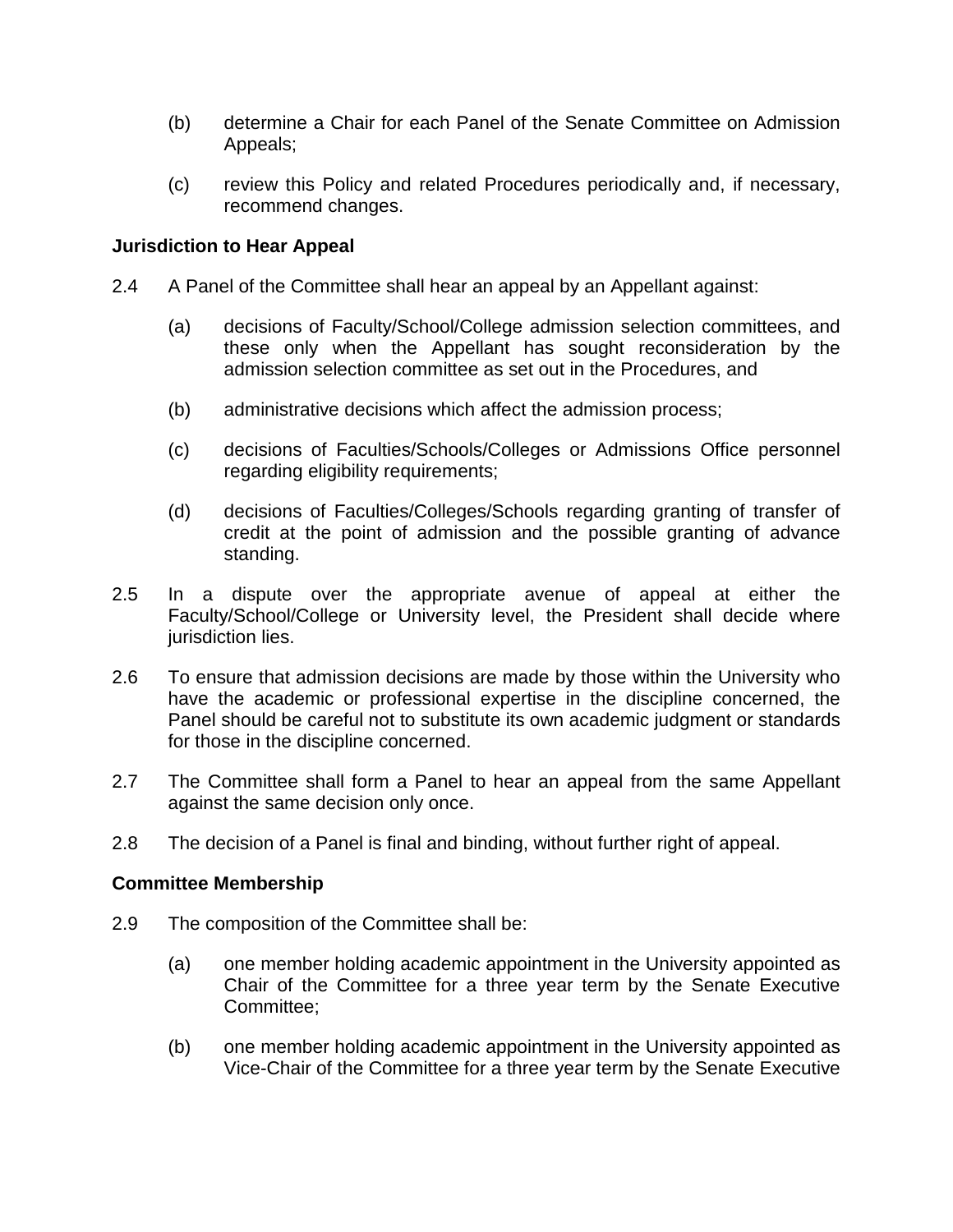Committee. The Vice-Chair shall not be from the same Faculty/School/College as the Chair;

- (i) the Chair and Vice-Chair shall not be members of a Faculty/School/College admission selection committee;
- (c) eight members with broad representation across Faculties/Schools/Colleges holding academic appointments in the University, nominated by the Senate Committee on Nominations and appointed by Senate;
- (d) the President of UMSU (or designate);
- (e) two Students nominated by the Senate Committee on Nominations and appointed by Senate;
- (f) the Director of Admissions (ex-officio) (non-voting).
- 2.10 Committee members will not be on a Panel that is hearing an appeal from their own Faculty/School/College, with the understanding that a member of a professional college in the Faculty of Health Sciences may hear an appeal from one of the other professional colleges.
- 2.11 A quorum for a meeting of the Committee shall be one-third members of its membership including the Chair. The quorum shall consist of a minimum of fifty (50%) percent academics and at least one student.
- 2.12 If the Chair of the Committee is unable to sit for any reason, the Vice-Chair shall assume the Chair's duties. Should the Vice-Chair be unable to sit, another member of the committee shall be appointed by the Chair as an Acting Chair.

### **Part III Accountability**

- 3.1 The Office of Legal Counsel is responsible for advising the University Secretary that a formal review of this Policy is required.
- 3.2 The University Secretary is responsible for the communication, administration and interpretation of this Policy.
- 3.3 All Faculty/School/College Councils and Students are responsible for complying with this Policy.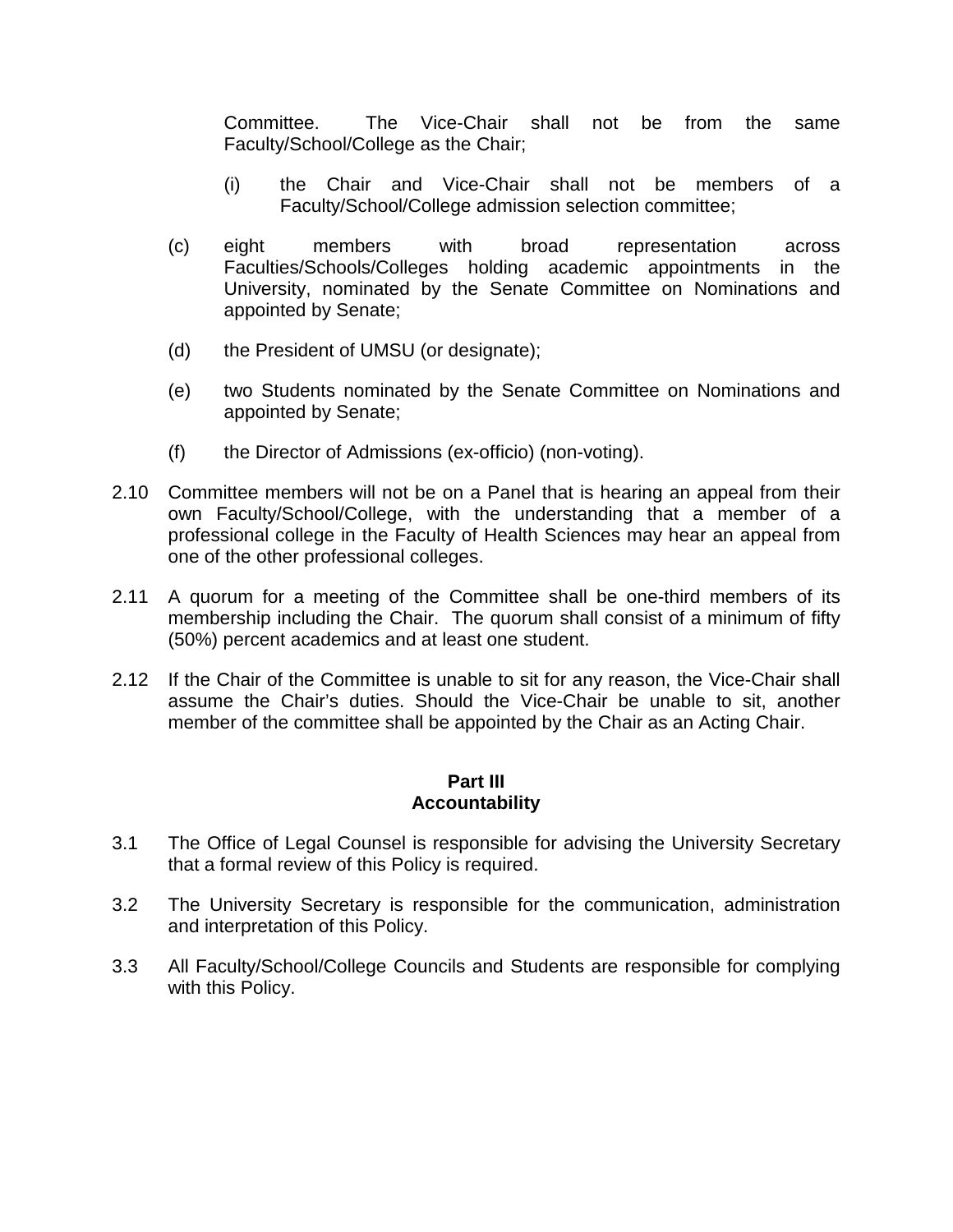### **Part IV Authority to Approve Procedures**

4.1 The Senate may approve Procedures which are secondary to and comply with this Policy.

## **Part V Review**

- 5.1 Governing Document reviews shall be conducted every ten (10) years by the University Secretary. The next scheduled review date for this Policy is June 24, 2025.
- 5.2 In the interim, this Policy may be revised or repealed if:
	- (a) the University Secretary or Approving Body deems it necessary or desirable to do so;
	- (b) the Policy is no longer legislatively or statutorily compliant; and/or
	- (c) the Policy is now in conflict with another Governing Document.
- 5.3 If this Policy is revised or repealed all Secondary Documents, if applicable, shall be reviewed as soon as possible in order that they:
	- (a) comply with the revised Policy; or
	- (b) are in turn repealed.

### **Part VI Effect on Previous Statements**

- 6.1 This Policy supersedes all of the following:
	- (a) The Senate Committee on Admission Appeals Policy, June 3, 1980, last revised April 5, 2000;
	- (b) all previous Faculty/School Council Procedures stemming from the Faculty/School Council Bylaw and academic and admission Regulations and any resolutions on the subject matter contained herein;
	- (c) all previous Board of Governors/Senate Governing Documents on the subject matter contained herein; and
	- (d) all previous Administration Governing Documents on the subject matter contained herein.